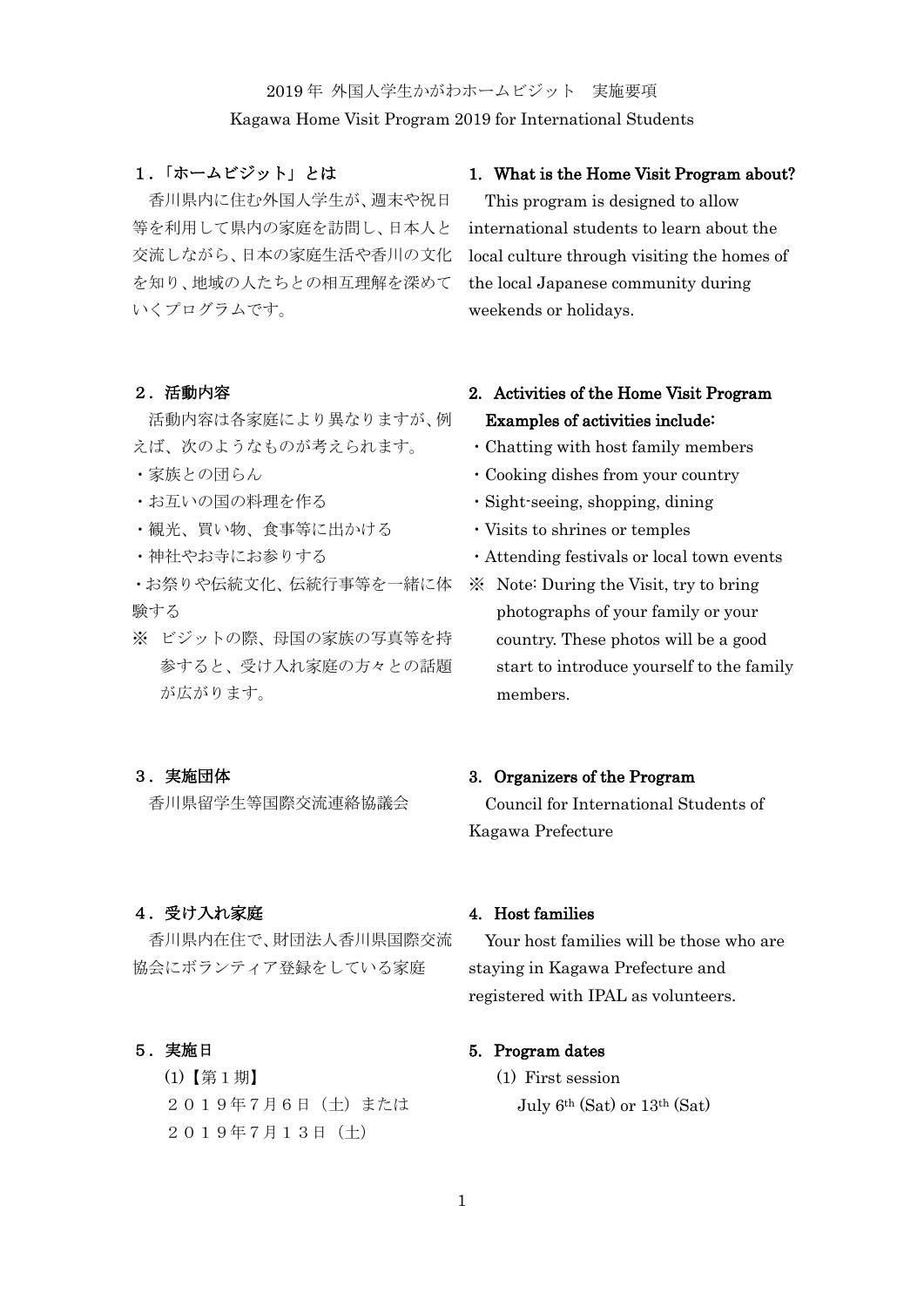(2) 【第2期】 2019年11月30日(土)または 2019年12月7日(土)

申請書に、いずれの日に参加できるか ○をしてください。両日に○をつける場 合は、参加日が決定するまで、両日とも 参加できるようにしておいてください。

### 6.申し込み方法

所定の申込書(各大学や日本語学校等、財 団法人香川県国際交流協会の担当部署で配 布、または香川県留学生等国際交流連絡協議 会ホームページからダウンロード)に必要事 項を記入のうえ、所属校の担当係に提出して ください。

申し込みの際には、保険証のコピーも添付 するようにしてください。

# 7.参加費:100円(保険料) 留学生に対するガイダンス実施日に集金 します。

#### 8.応募締切

- (1) 【第 1 期】5 月 20 日(月)必着
- (2) 【第 2 期】10 月 18 日(金)必着

#### 9.応募資格

香川県内の大学や日本語学校等に在籍し、 「留学」ビザを有し、保険(国民健康保険、 海外旅行保険、学生教育研究災害傷害保険 等)に加入している外国人学生。ガイダンス に参加すること。欠席した場合、資格なしに なります。

(2) Second session November 30th (Sat) or December 7th (Sat)

Circle the date(s) you prefer on the application form. If you circle both dates, we will assign a date for you. Thus, keep them both open until we contact you.

#### 6. Application procedure

Forms can be obtained from respective departments in charge international students, or they can be downloaded from the homepage of the Council for International Students of Kagawa Prefecture. Fill them out and send them by mail or by hand to the respective departments. A copy of your insurance is required upon application.

7. Participation fee: 100 yen (for insurance) To be collected on the day of the Guidance.

#### 8. Application deadline

(1) First session: must arrive by May 20th (Mon) (2) Second session: must arrive by Oct. 18th (Fri)

#### 9. Eligibility

International students enrolled in educational institutions in Kagawa Prefecture, holding a 'student visa' permit and in possession of an appropriate insurance policy. Attendance to the guidance session is mandatory. Note that absentees will be disqualified from the Home Visit.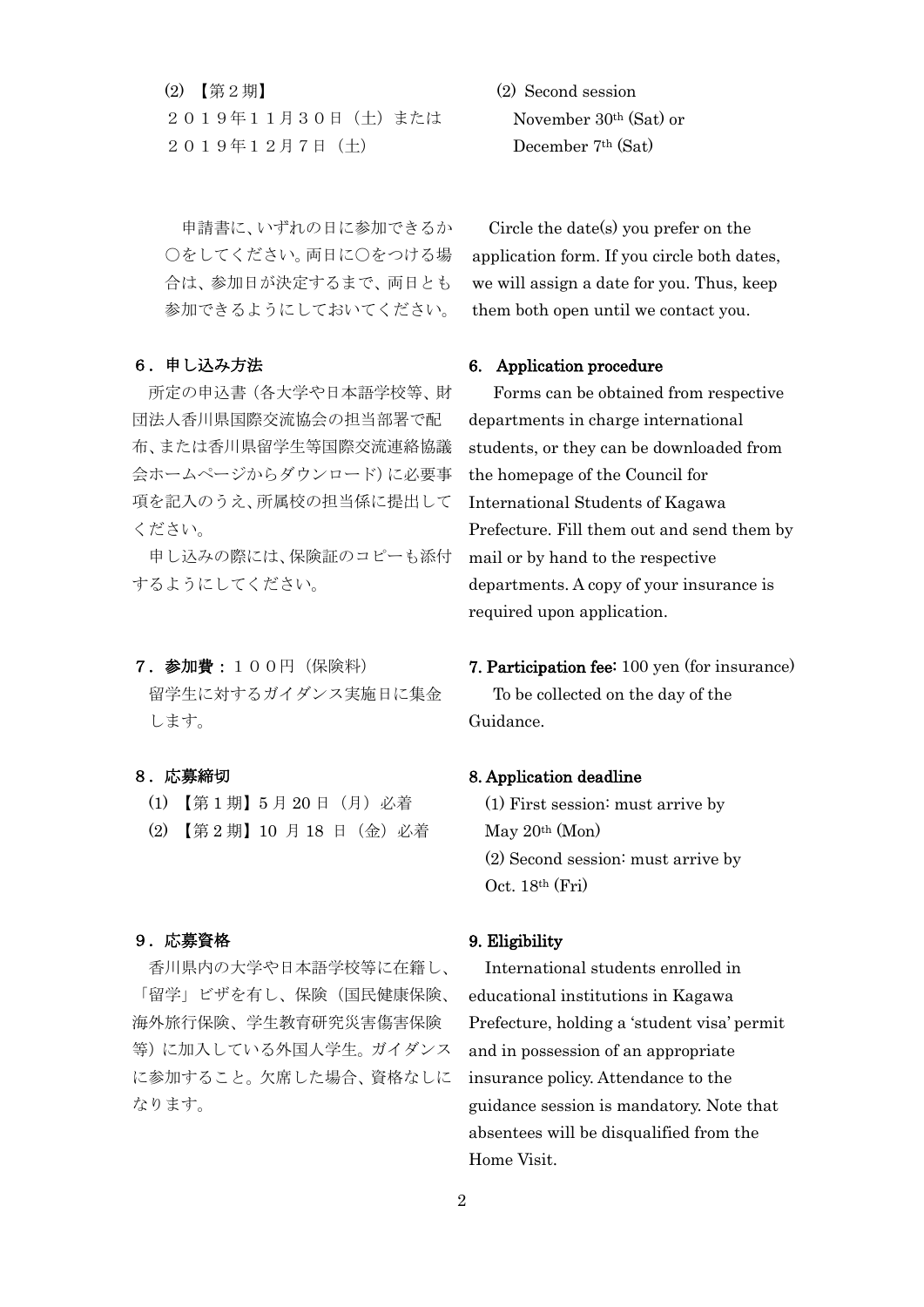#### 10.募集人数:10~20 名

※ただし、状況により受け入れ家庭を紹介で きない場合もあります。

#### 11.参加成立の通知

申込は、申込書に記載されたメールアドレス に事務局からメールを送信し、「参加します」 と返信した時点で、完了します。申込書を提 出しただけでは完了しませんので、ご注意く ださい。

事務局からの連絡事項は、メールで行いま すので、定期的に確認してください。

#### 12.応募からホームビジットまでの流れ

【第1期】

- ・ 4 月中旬 申込書配布
- ・ 5 月 20 日(月)申し込み締め切り
- ・ 5 月中下旬 受け入れ家庭・留学生のマ ッチング
- 6月7日(金)留学生に対するガイダン ス(会場:香川大学研究交流棟5階研究 者交流スペース:18:00~)
- ・ 6 月 28 日(金)対面式(会場:香川大学 多目的ホール 時間:18:30~)。対面式 後、各自(各組)で交流の計画等を話し 合ってください。
- ・ 7 月 6 日(土)または 7 月 13 日(土) ホ ームビジット日
- 7月26日 (金) 感想文提出(※)

### 【第2期】

- ・ 10 月上旬 申込書配布
- ・ 10 月 18 日(金)申し込み締め切り
- ・ 11 月上中旬 受け入れ家庭・留学生のマ ッチング

10. Number of participants: 10 to 20 people Note that we may not be able to match all participants due to the limited number of host families.

#### 11. Acceptance of participation

After application forms are received, the Secretariat (Kagawa University) shall email successful candidates with a note that says 'Participation accepted'. Please note that simply submitting the application form does not guarantee acceptance for participation.

### 12. Time-flow of the program

First session

- ・ Mid-April: Obtain application forms
- $\text{May } 20^{\text{th}} \text{ (Mon): Application deadline}$
- Mid to late May: Matching of families with students
- June 7<sup>th</sup> (Fri): Guidance for students (Venue: Kagawa University Research Forum, Joint Research Building 5F,  $18:00 \sim$
- ・ June 28th (Fri): Matching Ceremony for all participants. (Venue: Kagawa University Multi-Purpose Hall Olive Square 2F,  $18:30\sim$ ). After the ceremony, students should plan with host families on how and when to meet.
- ・ July 6th (Sat) or 13th (Sat): Home Visit
- ・ July 26th (Fri): Deadline for mini-report (※)

Second session

- ・ Early Oct.: Obtain application forms
- Oct.  $18<sup>th</sup>$  (Fri): Application deadline
- Early to mid-Nov.: Matching of families with students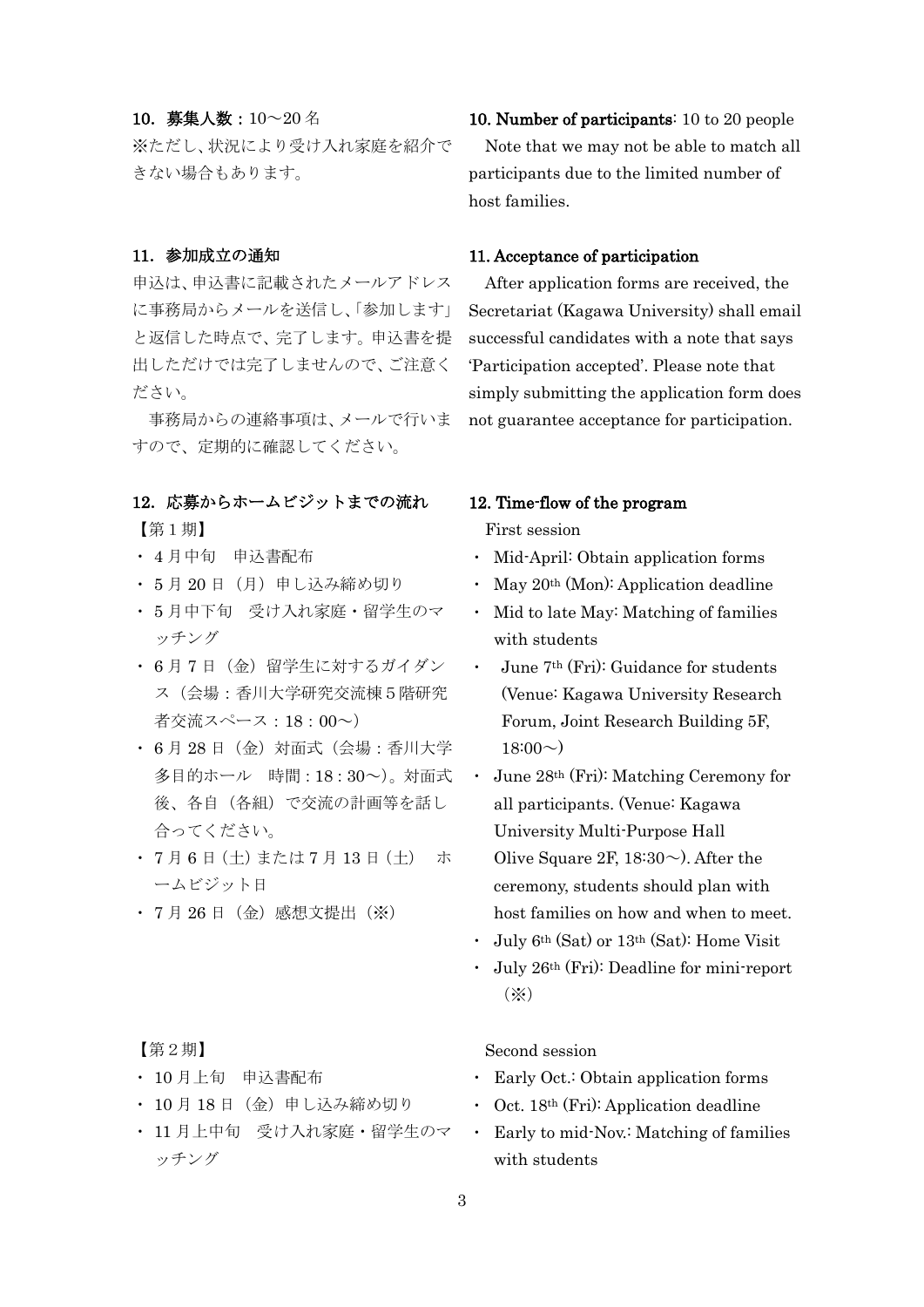- ・ 10 月 31 日(木)留学生に対するガイダ ンス(場所:香川大学研究交流棟5階研 究者交流スペース:18:00~)
- ・ 11 月 22 日(金)対面式(会場:多目的 ホール 時間:18:30~)。対面式後、各 自(各組)で交流の計画等を話し合って ください。
- 11 月 30 日 (土) または 12 月 7 日 (土) ホームビジット日
- ・ 12 月 20 日(金)感想文提出(※)
- ※ホームビジット終了後、学生・受け入れ家 庭ともに、写真入りの簡単な感想文を提 出してもらいます。また、別途体験談の 執筆を依頼することもあります。

 $\cdot$  2020 年 1 月 25 日 (土) 13:00~(予定) 「2019 年度 留学生のつどい」を開催しま すので、スケジュールをあけておいてくださ い。詳細は日が近づいたら案内します。

# 13.提出先

所属校の担当係

# 14. 気象に関する警報等の発表の場合にお けるホームビジット当日の中止措置基準

 実施当日、香川県下に大雨、洪水、暴風又 は大雪の警報または特別警報が、午前 7 時に 既に発令された場合、中止といたします。

- Oct.  $31<sup>st</sup>$  (Thu): Guidance for students (Venue: Kagawa University Research Forum, Joint Research Building, 18:00  $\sim)$
- ・ Nov. 22nd (Fri): Matching Ceremony for all participants. (Venue: Kagawa University Multi-Purpose Hall Olive Square 2F,  $18:30\sim$ ). After the ceremony, students should plan with the host families on how and when to meet.
- ・ Nov. 30th (Sat) or Dec.7th (Sat): Home Visit
- ・ Dec. 20th (Fri): Deadline for mini-report $(\%)$
- ※We require all students and host families to submit a mini-report with photos, on the activities. Students and host families may also be requested to give a simple talk on their experiences should we organize a seminar.

 $\cdot$  Jan. 25<sup>th</sup> 2020 (Sat) 13:00 $\sim$  (Tentative) "The 16th International Student Writing Contest Award Ceremony; Presentation on Home Visit Experience and Reception" will be held. Please plan on attending. More details will be available as the date approaches.

#### 13. Application and inquiries

Respective sections in charge of international students at your institution

# 14. Criteria for cancellation due to weather warning

On the day of home visit, if Kagawa Prefecture announces a weather warning (for heavy rain, flood, storm or heavy snow) by 7 am, the event shall be canceled.